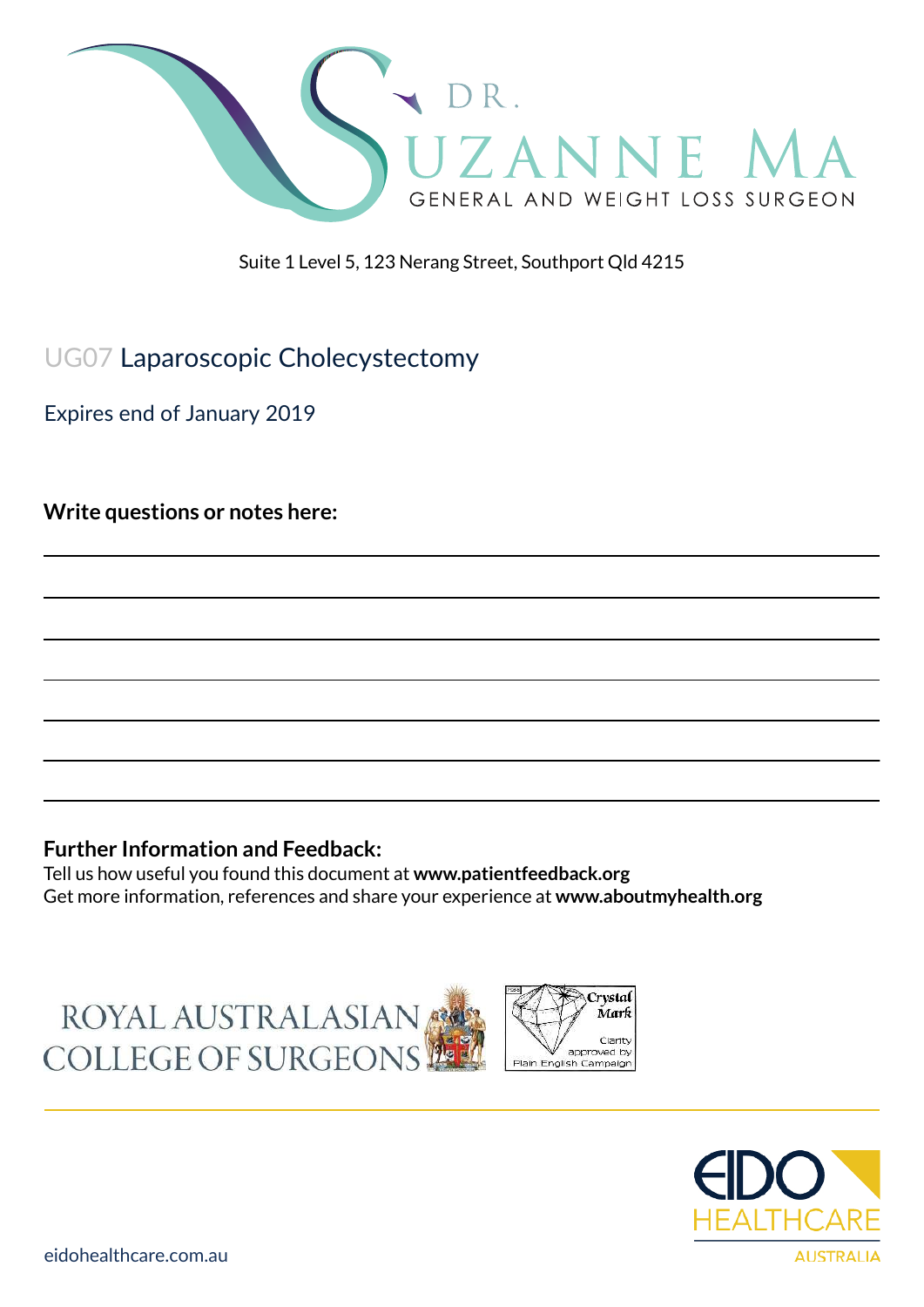## **What are gallstones?**

Gallstones are 'stones' that form in your gallbladder (see figure 1). They are common and can run in families. The risk of developing gallstones increases as you get older and if you eat a diet rich in fat.





Your doctor has recommended an operation to remove the gallstones along with your gallbladder (cholecystectomy). However, it is your decision to go ahead with the operation or not. This document will give you information about the benefits and risks to help you to make an informed decision.

If you have any questions that this document does not answer, ask your surgeon or the healthcare team.

# **How do gallstones happen?**

Your liver produces a fluid called bile that is concentrated by, and stored in, your gallbladder (see figure 2). When you eat food, your gallbladder empties bile into your intestines to help digest fats. Stones can develop in bile, particularly if you eat a diet rich in fat.

For some people gallstones can cause severe symptoms, with repeated attacks of abdominal pain being the most common. Pain is due either to stones blocking the gallbladder duct (cystic duct) and preventing your gallbladder from emptying (biliary colic), or to inflammation of your gallbladder (cholecystitis). The pain can be so severe that you need to be admitted to hospital.



Figure 2 The gallbladder and surrounding structures

If the stones move out of your gallbladder into your common bile duct, they can cause jaundice (your eyes and skin turning yellow), serious infection of your bile ducts (cholangitis) or inflammation of your pancreas (acute pancreatitis). These problems can be serious and can even cause death.

# **What are the benefits of surgery?**

You should be free of pain and able to eat a normal diet. Surgery should also prevent the serious complications that gallstones can cause.

Your body will function perfectly well without a gallbladder.

## **Are there any alternatives to surgery?**

Surgery is recommended as it is the only dependable way to cure the condition.

It is possible to dissolve the stones or even shatter them into small pieces but these techniques involve unpleasant drugs that have side effects and a high failure rate. The gallstones usually come back. Antibiotics can be used to treat any infection of your gallbladder. Eating a diet low in fat may help to prevent attacks of pain. However, these alternatives will not cure the condition and symptoms are likely to come back.

## **What will happen if I decide not to have the operation?**

Your gallstones may not cause any symptoms. If you have already had symptoms, it is likely that these will continue from time to time. There is a small risk of life-threatening complications.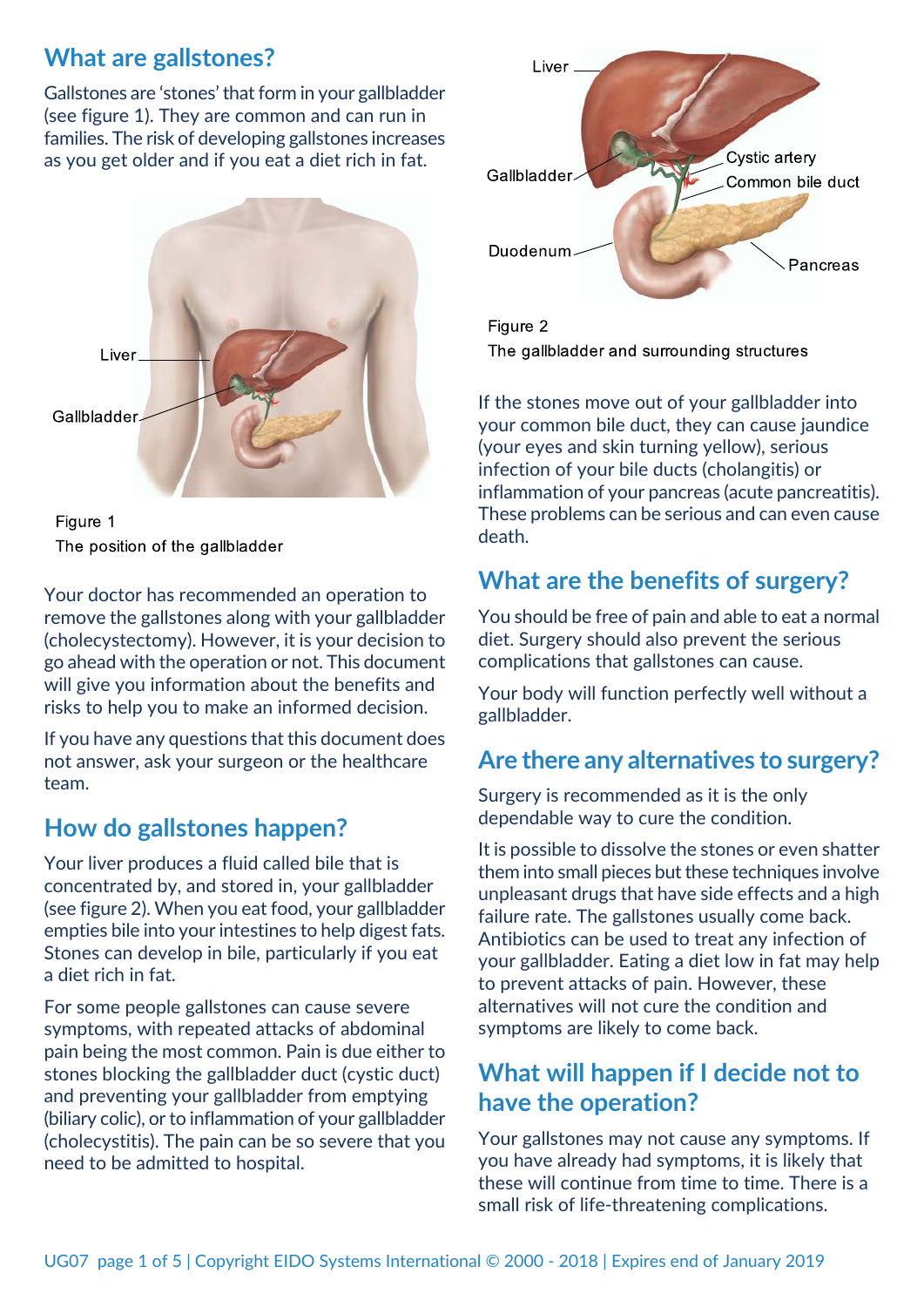## **What does the operation involve?**

If you are female, the healthcare team may ask you to have a pregnancy test. They need to know if you are pregnant because x-rays are harmful to unborn babies. Sometimes the test does not show an early-stage pregnancy so let the healthcare team know if you could be pregnant.

The healthcare team will carry out a number of checks to make sure you have the operation you came in for. You can help by confirming to your surgeon and the healthcare team your name and the operation you are having.

The operation is performed under a general anaesthetic and usually takes about an hour. You may also have injections of local anaesthetic to help with the pain after the operation. You may be given antibiotics during the operation to reduce the risk of infection. Your surgeon will use laparoscopic (keyhole) surgery as this is associated with less pain, less scarring and a faster return to normal activities. Your surgeon will make a small cut on or near your umbilicus (belly button) so they can insert an instrument in your abdominal cavity to inflate it with gas (carbon dioxide). They will make several small cuts on your abdomen so they can insert tubes (ports) into your abdomen. Your surgeon will insert surgical instruments through the ports along with a telescope so they can see inside your abdomen and perform the operation (see figure 3).



Figure 3 Laparoscopic surgery

Your surgeon will remove your gallbladder from your abdomen through one of the ports (see figure 4).



Figure 4 After the gallbladder has been removed

They may inject dye (colourless contrast fluid) into your common bile duct and take an x-ray. If the x-ray shows stones in your common bile duct, your surgeon may remove the stones during the operation or later using a flexible telescope that is passed down your oesophagus (gullet).

For about 1 in 20 people it will not be possible to complete the operation using keyhole surgery. The operation will be changed (converted) to open surgery, which involves a larger cut usually just under your right ribcage.

Your surgeon will remove the instruments and close the cuts.

## **What should I do about my medication?**

Let your doctor know about all the medication you take and follow their advice. This includes all blood-thinning medication as well as herbal and complementary remedies, dietary supplements, and medication you can buy over the counter.

Your surgeon will hold your gallbladder so they can free up your cystic duct and artery. They will clip and then cut the duct and artery, and separate your gallbladder from your liver.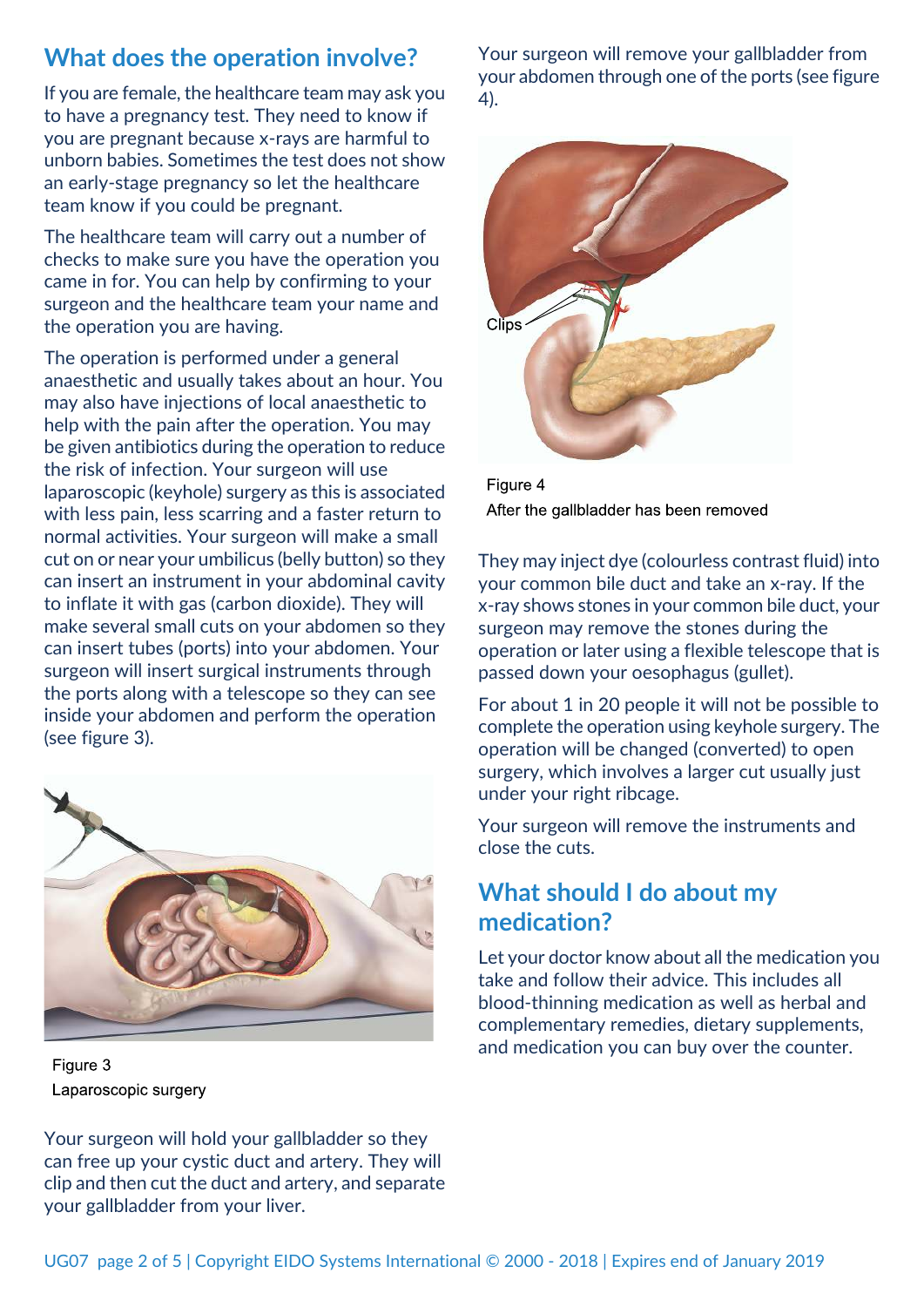## **What can I do to help make the operation a success?**

If you smoke, stopping smoking several weeks or more before the operation may reduce your risk of developing complications and will improve your long-term health.

Try to maintain a healthy weight. You have a higher risk of developing complications if you are overweight.

Regular exercise should help to prepare you for the operation, help you to recover and improve your long-term health. Before you start exercising, ask the healthcare team or your GP for advice.

You can reduce your risk of infection in a surgical wound.

- In the week before the operation, do not shave or wax the area where a cut is likely to be made.
- Try to have a bath or shower either the day before or on the day of the operation.
- Keep warm around the time of the operation. Let the healthcare team know if you feel cold.

## **What complications can happen?**

The healthcare team will try to make the operation as safe as possible but complications can happen. Some of these can be serious and can even cause death.

Using keyhole surgery means it is more difficult for your surgeon to notice some complications that may happen during the operation. When you are recovering, you need to be aware of the symptoms that may show that you have a serious complication. You should ask your doctor if there is anything you do not understand. Any numbers which relate to risk are from studies of people who have had this operation. Your doctor may be able to tell you if the risk of a complication is higher or lower for you.

### **Complications of anaesthesia**

Your anaesthetist will be able to discuss with you the possible complications of having an anaesthetic.

### **General complications of any operation**

• Pain. The healthcare team will give you medication to control the pain and it is important that you take it as you are told so you can move about and cough freely. After keyhole surgery, it is common to have some pain in your shoulders because a small amount of carbon dioxide gas may be left under your diaphragm. Your body will usually absorb the gas naturally over the next 24 hours, which will ease the symptoms.

• Bleeding during or after the operation. Rarely, you will need a blood transfusion or another operation.

- Unsightly scarring of your skin.
- Developing a hernia in the scar, if you have open surgery, caused by the deep muscle layers failing to heal. This appears as a bulge or rupture called an incisional hernia. If this causes problems, you may need another operation.

• Infection of the surgical site (wound). It is usually safe to shower after two days but you should check with the healthcare team. Let the healthcare team know if you get a high temperature, notice pus in your wound, or if your wound becomes red, sore or painful. An infection usually settles with antibiotics but you may need another operation.

• Blood clot in your leg (deep-vein thrombosis – DVT). This can cause pain, swelling or redness in your leg, or the veins near the surface of your leg to appear larger than normal. The healthcare team will assess your risk. They will encourage you to get out of bed soon after the operation and may give you injections, medication, or special stockings to wear. Let the healthcare team know straightaway if you think you might have a DVT.

• Blood clot in your lung (pulmonary embolus), if a blood clot moves through your bloodstream to your lungs. Let the healthcare team know straightaway if you become short of breath, feel pain in your chest or upper back, or if you cough up blood. If you are at home, call an ambulance or go immediately to your nearest Emergency department.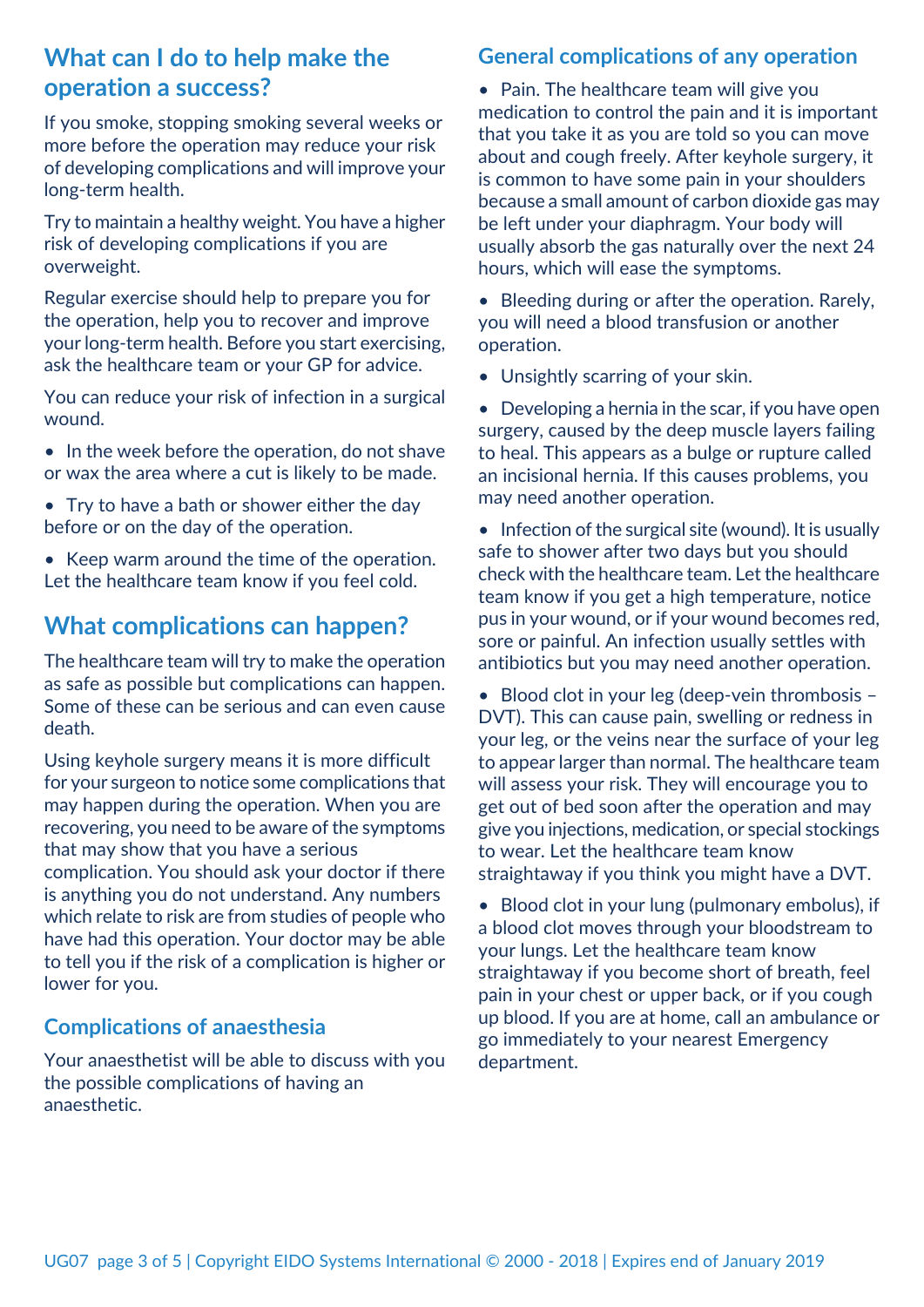### **Specific complications of this operation**

#### Keyhole surgery complications

• Damage to structures such as your bowel, bladder or blood vessels when inserting instruments into your abdomen (risk: less than 3 in 1,000). The risk is higher if you have had previous surgery to your abdomen. If an injury does happen, you may need open surgery. About 1 in 3 of these injuries is not obvious until after the operation.

• Developing a hernia near one of the cuts used to insert the ports (risk: 1 in 100). Your surgeon will try to reduce this risk by using small ports (less than a centimetre in diameter) where possible or, if they need to use larger ports, using deeper stitching to close the cuts.

• Surgical emphysema (crackling sensation in your skin caused by trapped carbon dioxide gas), which settles quickly and is not serious.

#### Cholecystectomy complications

- Leaking of bile or stones. Your surgeon can usually deal with this at the time of surgery but you may need another operation.
- Retained stones in your common bile duct. Your surgeon may remove the stones during the operation or later using a flexible telescope.
- Continued pain.
- Diarrhoea because you no longer have a gallbladder controlling the flow of bile into your intestines.
- Inflammation of the lining of your abdomen (peritonitis) caused by a collection of bile or blood.
- Bile duct injury, which is potentially serious (risk: 1 in 200). You may need another operation.

• Allergic reaction to the equipment, materials, medication or dye. This usually causes a skin rash which settles with time. Sometimes the reaction can be serious (risk: less than 1 in 2,500) or even life-threatening (risk: 1 in 25,000). The healthcare team is trained to detect and treat any reactions that might happen. Let your surgeon know if you have any allergies or if you have reacted to any medication or tests in the past.

• Bowel injury, if your bowel is stuck to your gallbladder (risk: less than 1 in 500).

• Serious damage to your liver or its associated blood vessels. This is rare but you may need another operation.

• Tissues can join together in an abnormal way (adhesions) when scar tissue develops inside your abdomen. Adhesions do not usually cause any serious problems but can lead to bowel obstruction. You may need another operation.

## **How soon will I recover?**

#### **In hospital**

After the operation you will be transferred to the recovery area and then to the ward. You should be able to go home the next day. However, your doctor may recommend that you stay a little longer.

You need to be aware of the following symptoms as they may show that you have a serious complication.

- Pain that gets worse over time or is severe when you move, breathe or cough.
- A high temperature or fever.
- Dizziness, feeling faint or shortness of breath.
- Feeling sick or not having any appetite (and this gets worse after the first one to two days).
- Not opening your bowels and not passing wind.
- Swelling of your abdomen.
- Difficulty passing urine.

If you do not continue to improve over the first few days, or if you have any of these symptoms, let the healthcare team know straightaway. If you are at home, contact your surgeon or GP. In an emergency, call an ambulance or go immediately to your nearest Emergency department.

### **Returning to normal activities**

To reduce the risk of a blood clot, make sure you follow carefully the instructions of the healthcare team if you have been given medication or need to wear special stockings.

You should be able to return to work after two to four weeks, depending on how much surgery you need and your type of work.

Your doctor may tell you not to do any manual work for a while. Do not lift anything heavy for a few weeks.